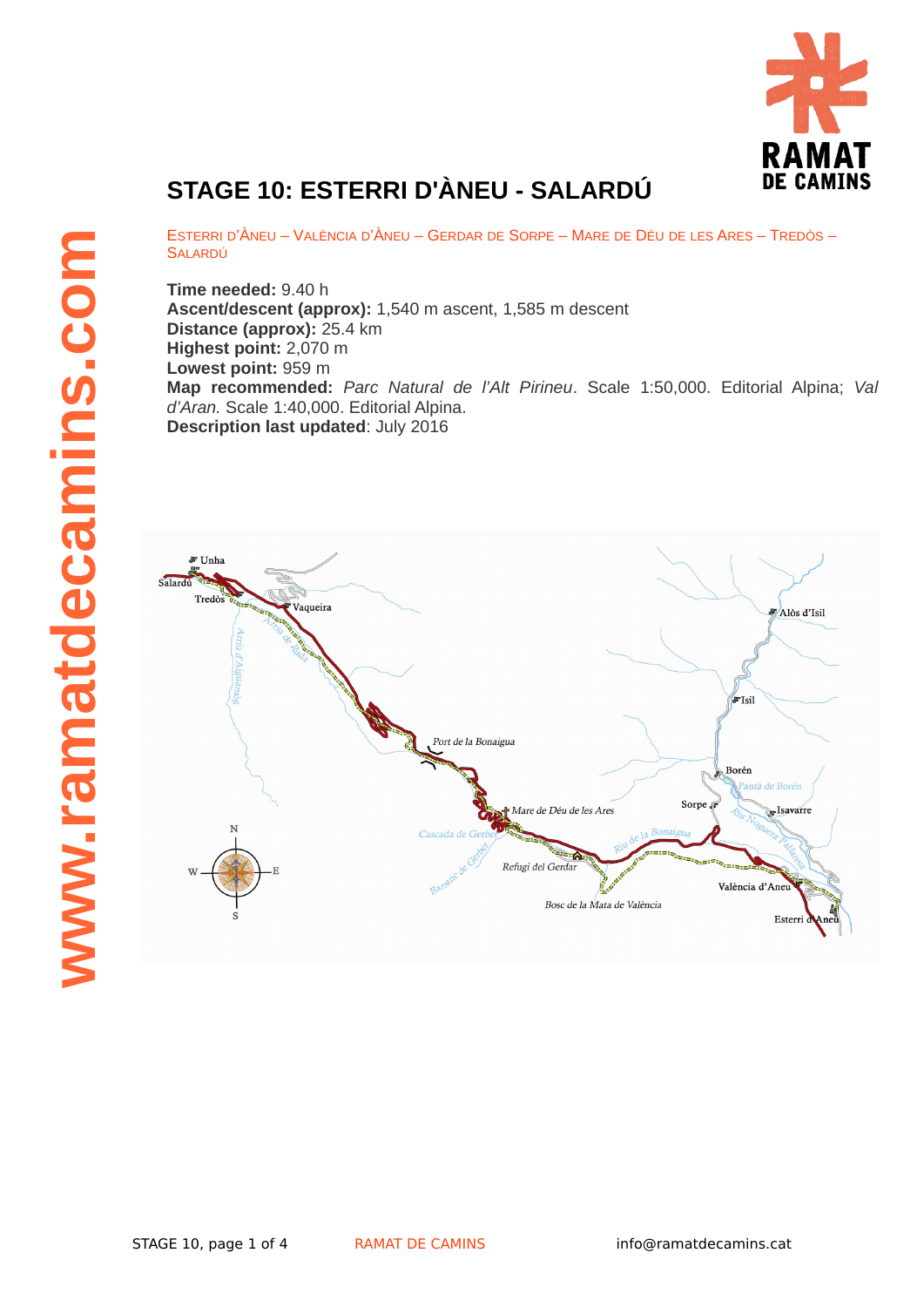- 0 h **Esterri d'Àneu**, 959 m. To take the old path up to València d'Àneu we go to the square, Plaça de la Creu. Facing this monument, we need to go up the cobbled street to the left, Carrer de València. The horseshoe path starts on Carrer del Castell de València and is signposted. It is very well-trodden and gradually gains height, offering pretty aerial views of Esterri and the Àneu valley plain.
- 0.15 h **Little chapel** to the right. We carry on along the horseshoe path to the first València d'Àneu buildings
- 0.35 h **València d'Àneu**, 1,084 m. (hotel, restaurant, rural accommodation, shops.) Not to be missed: a walk round the village streets and the castle). We go past the detour to the València d'Àneu castle archaeological complex, which is just five minutes away, and continue straight ahead to the road via Carrer de Sant Cosme. We cross the road and stay on the old path to the new village council hall, passing in front of it before turning left and heading uphill. Passing the old village hall on our left we then take Carrer de la Mata. We will go past a restaurant, La Raclette d'Àneu. At the end of the street there is a track where we start our climb to the Bonaigua pass. We pass the Casa Manresa chalet on our right. The track narrows to a small path which the gas pipes run along (indicated by yellow signs). Soon we reach the road. We have to turn left till we come to a junction with the C-28, the road to Vielha.
- 0.40 h **C-28 road.** At the crossroads, we turn to face downhill and to the left, and immediately cross the road. There's a yellow post marking the start of a path that climbs parallel to the road. Soon we go past a building on our left. Carrying on uphill for a few metres, we come to the junction with the road to Son del Pi.
- 0.50 h **Junction** with the road to Son del Pi. We turn right, going down the Son road, and immediately see a sign indicating the path to the Gerdar refuge. Upwards we go, under the shade of some hazel trees that form a kind of tunnel.
- 1.15 h **Intersecting path**. We turn right and, as the path forks, taking the left fork uphill. At first it is very narrow.
- 1.20 h We come out on a **track** where there is an electricity pylon. Crossing over, we carry on along the other side, where another track replaces the old path we were on. Soon the track bends left. Leaving it here we go straight ahead along the old path, which passes under another hazel tree tunnel.
- 1.35 h **Clearing** from where we have a very clear view of the fork between the Noguera Pallaresa valley and the Bonaigua river valley. Borén village is visible through the trees. Just after the clearing the path from Son del Pi, indicated by a sign, joins our path from the left. From here we follow the yellow-painted stakes.
- 1.40 h We cross a **track** and climb gently in a leafy tunnel.
- 1.50 h We cross another **track**. Now we start to see more pine trees.
- 1.55 h We come out on the **track**, 1,475 m, and follow that to the end.
- 2.15 h **Wooden enclosure to the left.** The track immediately forks and we take the options below. At first, it loses a bit of height but then flattens out at about 1,550 m.
- 2.50 h The track comes to an end but before then, to our right, we will see a stake that makes us drop down as we follow a very straight but awkward, narrow path among the fir trees. We ford a small gully.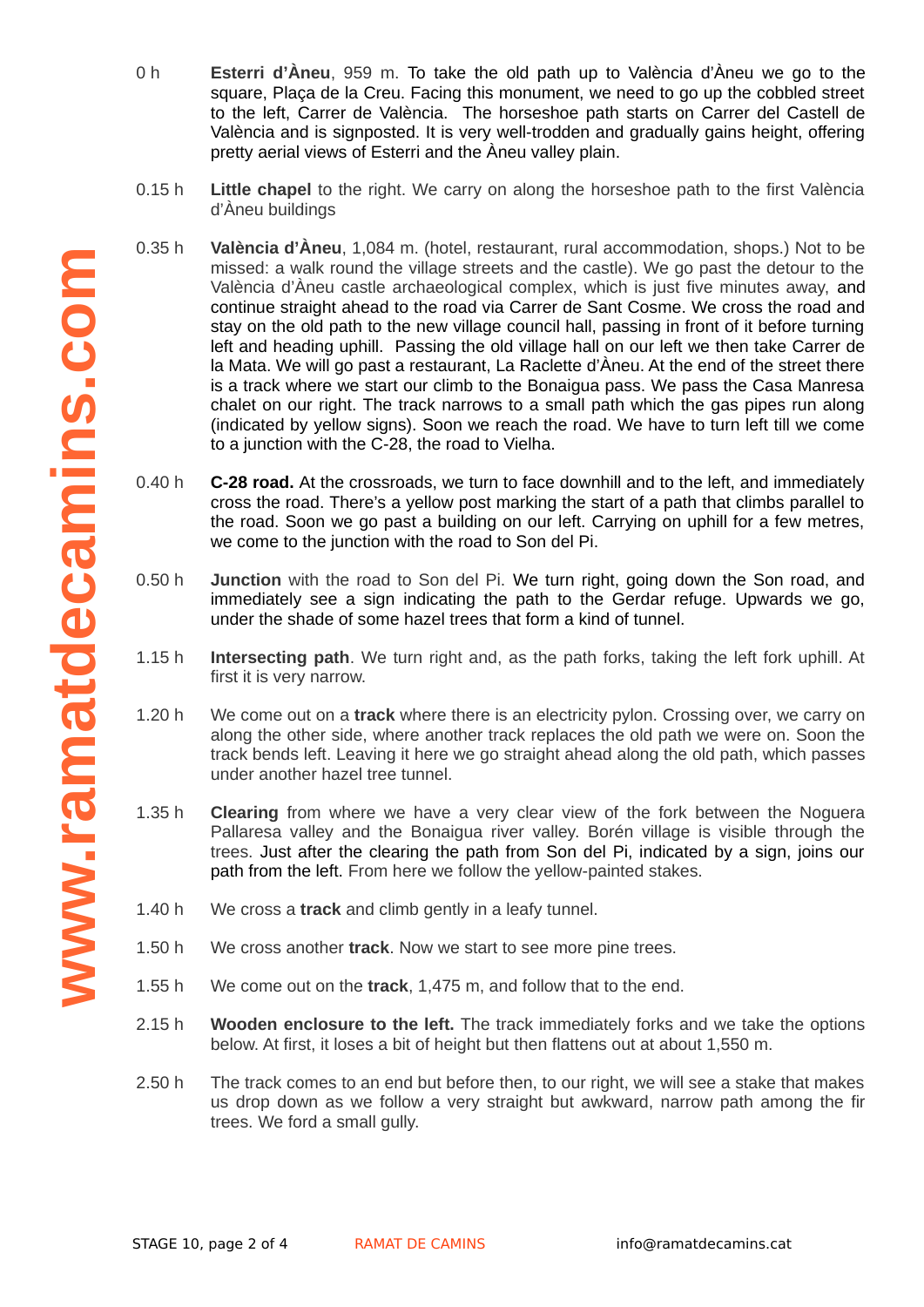- 3 h **Crossroads.** Straight ahead would take us to the Cabanes valley. We turn right to go down to the Gerdar refuge. This is a beautiful stretch through the Mata de València wood.
- 3.10 h We cross a wooden **bridge** over the Cabanes river before gaining height and coming out on the road..
- 3.20 h **Gerdar refuge car park**, on a bend in the old Bonaigua pass road. We carry on down the road a few metres to the refuge, which is on our left.
- 3.25 h **Gerdar refuge**, 1,510 m Just to the left, facing the refuge, there is a small esplanade. That's where the path that will continue taking us to the Bonaigua pass starts from. It is indicated by a yellow stake. The path passes over the refuge, to our right, and carries on through the fir trees.
- 3.35 h Paths **cross** in the Gerdar wood. We ignore the path on the left and carry on straight ahead.
- 3.40 h We cross a log **bridge** over a little gully and go up through the wood with some meadows.
- 3.45 h In a clearing at 1,553 m we cross the **road**. We continue climbing on the other side, also under an open sky. Soon we come out on the road again, at 1,576 m, as well as the start of a track that we follow towards the Gerber waterfall. For a while we can hear the river on the bank and the cars going by on the Bonaigua pass road. When we come out in a clearing we can see the line of electricity pylons going up to the pass, as well as the road. The path then continues in the wood.
- 4.10 h We pass a **cabin** on the right, 1,612 m. Higher up we can see the Mare de Déu de les Ares sanctuary.
- 4.25 h We pass two wooden bridges over the Bonaigua river and, after that, some footbridges. Next we go through the wood. Later on we pass some more footbridges to the other side. After a while we reach the foot of the Gerber waterfall. Some steps with a handrail take us up to the viewing point.
- 4.35 h **Waterfall viewing point** on a wooden platform, 1,645 m.

We go down the steps and just at the start of the handrail, on the left, we take a narrow path through the wood which crosses some scree, passes over some wetlands where some wooden footbridges have been installed and, five minutes later, comes out on a bend in the road going up to the Bonaigua pass.

- 4.40 h **Road**, 1,770 m. Further up we can see the Mare de Déu hermitage, which is where we are heading. Until we reach the old path again, we follow the road up to just below the hermitage, where we will find a shortcut that takes us there.
- 5.30 h **Mare de Déu de les Ares,** 1,790 m. Passing the church there's a restaurant on our left. A sign tells us we still have 2.20 h to Tredòs and 2.30 h to Salardú. We follow the old path, which continues diagonally across the sun-facing slope of the valley. It is a few metres higher than the tall electricity pylons protected from avalanches by stone walls, climbs through the meadows, passes the road on the left and continues gaining height through the meadows. Finally it will come out on the road again, in the Peüilla or Glot Gran car park.
- 6.05 h **Peülla or Clot Gran car park,** 1,902 m. We cross the road and, once in the highmountain meadows again, we look for a ridge below the road.
- 6.50 h We pass some **sunken pools** and then cross a track. Ahead of us we have the Canadenca chalet-refuge, now turned into a restaurant. A little higher up we pass some wetland on the left and go between that and the road.